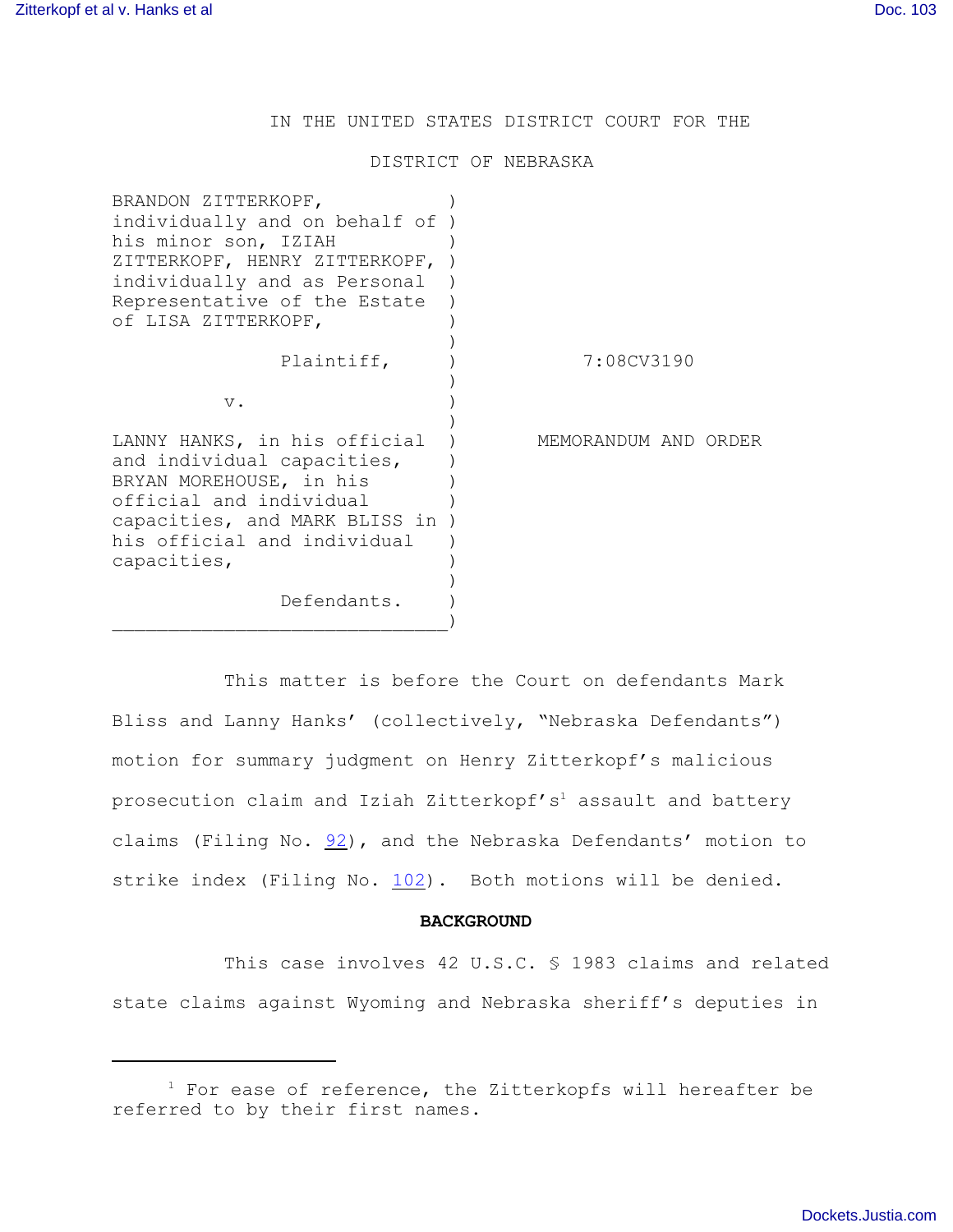their individual and official capacities. The claims arise out of events that occurred on December 25, 2006.

All defendants previously filed motions for summary judgment based on qualified immunity (Filing Nos. [48](http://ecf.ned.uscourts.gov/doc1/11301905984), [52](file:///|//08cv3190) ("qualified immunity motions")). At that time, Alex Irons, Bryan Morehouse, Justin Vickers, and Jay Woodard (collectively, the "Wyoming Defendants") argued they were entitled to summary judgment on all federal and state claims; the Nebraska Defendants only addressed the federal claims. In a memorandum and order dated March 30, 2010 (Filing No. [89](http://ecf.ned.uscourts.gov/doc1/11301984131)), the Court granted both qualified immunity motions in part and denied both motions in part. Of particular relevance to the present matter, the Court's March 30, 2010, order dismissed Iziah's state law claims for assault and battery and Henry's state law claim for malicious prosecution against Morehouse (one of the Wyoming Defendants).<sup>2</sup> Because the Nebraska Defendants did not move for summary judgment on the state law claims in their qualified immunity motion, the Court did not dismiss any state claims asserted against the Nebraska Defendants at that time.

Now, the Nebraska Defendants seek summary judgment on Iziah's assault and battery claims and Henry's malicious prosecution claim (1) on the same grounds as the Court previously

 $2$  Irons, Vickers, and Woodard were dismissed from this action in the March 30, 2010, order.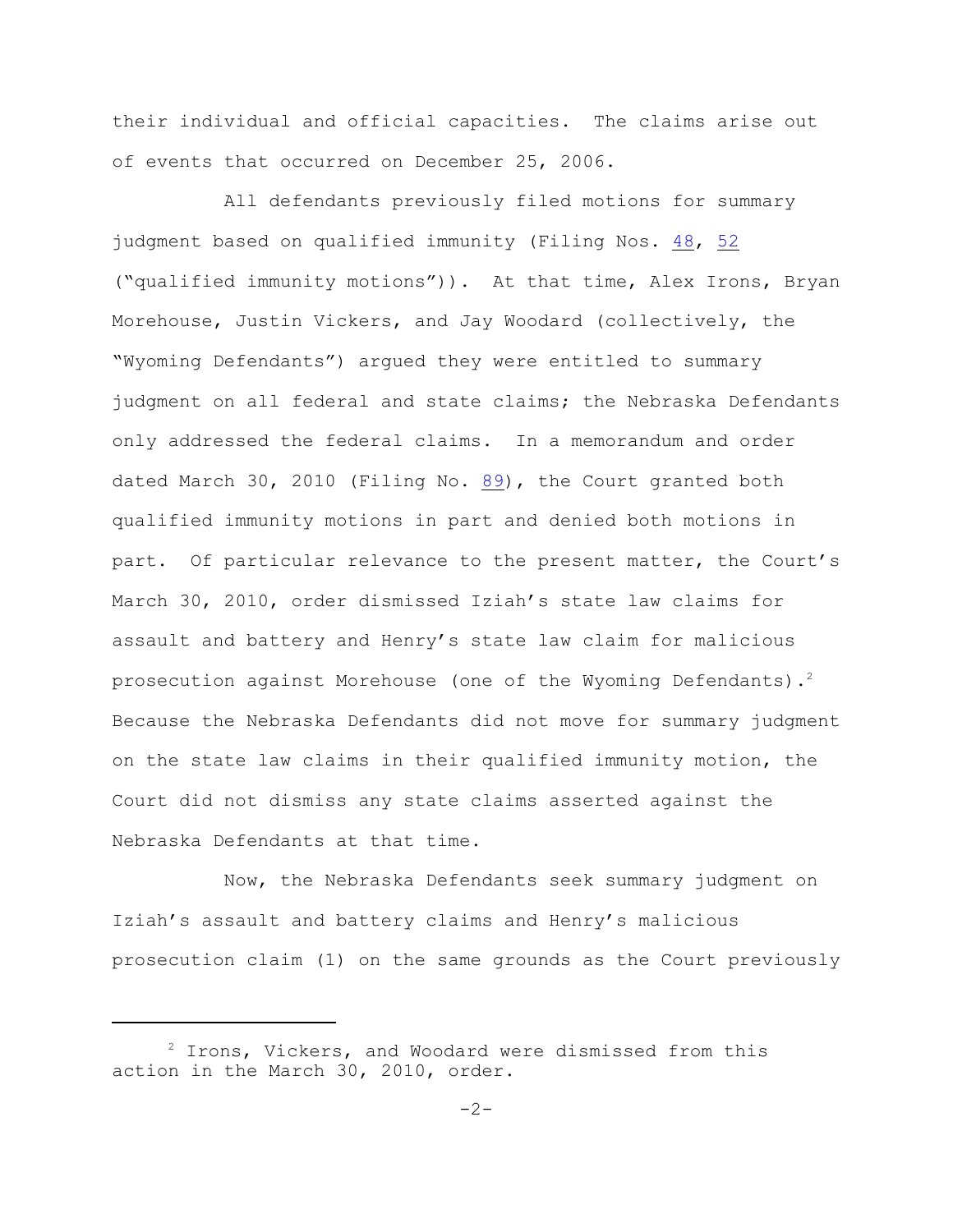granted summary judgment in favor of Morehouse, and (2) on the basis of sovereign immunity. Plaintiffs opposed the motion and submitted new evidence in support of their opposition.

## **STANDARD OF REVIEW**

Rule 56(c)(2) of the Federal Rules of Civil Procedure provides that summary judgment "should be rendered if the pleadings, the discovery and disclosure materials on file, and any affidavits show that there is no genuine issue as to any material fact and that the movant is entitled to judgment as a matter of law." A fact is material when its resolution affects the outcome of the case. *Anderson v. Liberty Lobby, Inc.*, 477 U.S. 242, 248 (1986). A dispute about a material fact is genuine "if the evidence is such that a reasonable jury could return a verdict for the nonmoving party." *Id.*

The Court must view the evidence in the light most favorable to the nonmoving party, with all reasonable inferences drawn in that party's favor. *Pace v. City of Des Moines*, 201 F.3d 1050, 1052 (8th Cir. 2000). However, when a motion for summary judgment is properly made and supported, the nonmoving party may not rest on the mere denials or allegations in the pleadings but must set forth specific facts sufficient to raise a genuine issue for trial. Fed. R. Civ. P. 56(e)(2).

-3-